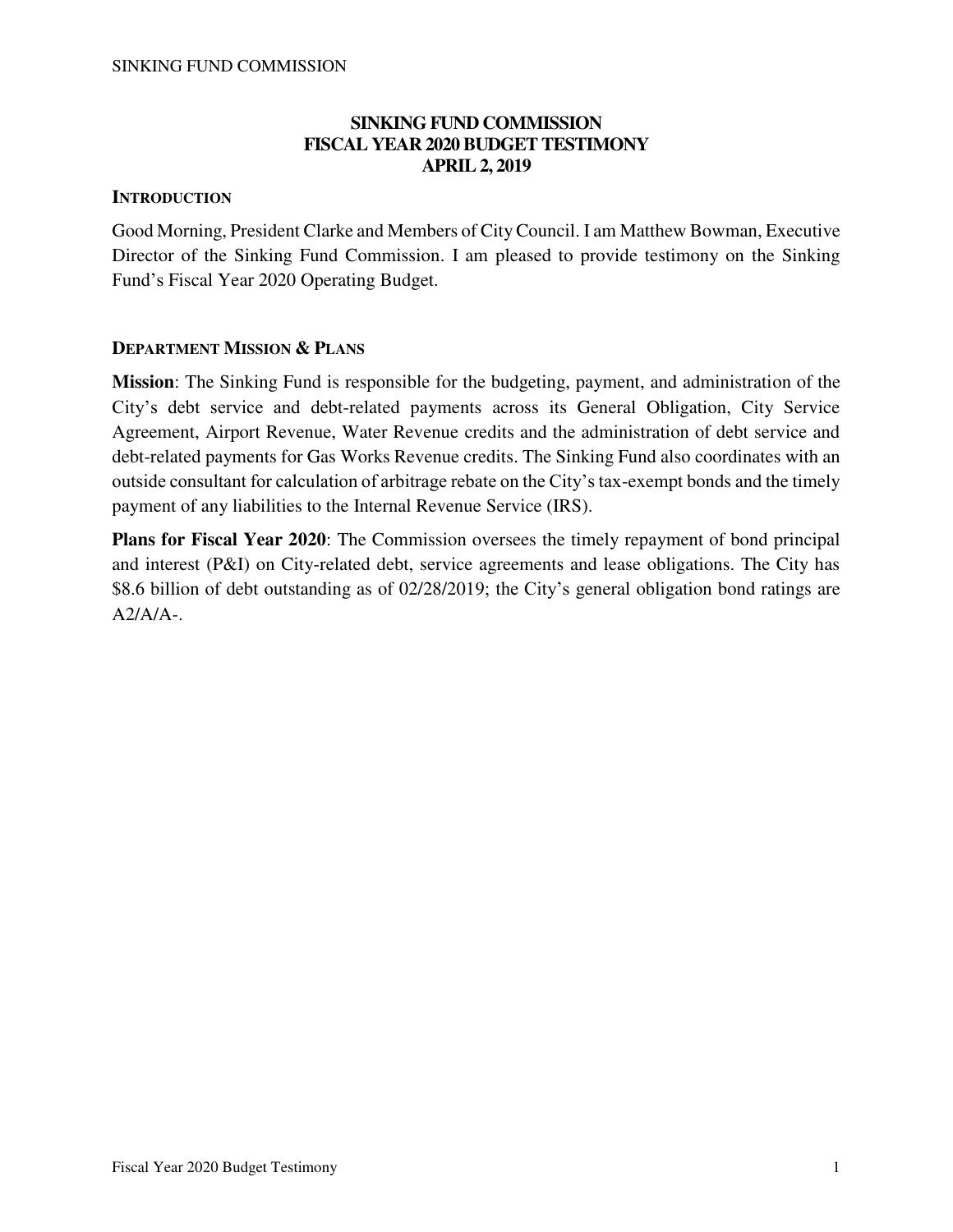# **BUDGET SUMMARY & OTHER BUDGET DRIVERS<sup>1</sup>**

| <b>General Fund Financial Summary by Class</b> |                |                    |                |                    |                |                   |
|------------------------------------------------|----------------|--------------------|----------------|--------------------|----------------|-------------------|
|                                                | FY18 Original  | FY18 Actual        | FY19 Original  | FY19 Estimated     | FY20 Proposed  | Difference: FY20- |
|                                                | Appropriations | <b>Obligations</b> | Appropriations | <b>Obligations</b> | Appropriations | <b>FY19</b>       |
| Class 200 - Purchase of Services               | \$138,697,144  | \$116,708,317      | \$125,536,378  | \$125,536,378      | \$109,222,498  | (\$16,313,880)    |
| Class 700 - Debt Service                       | \$157,322,070  | \$148,795,403      | \$169,496,126  | \$169,496,126      | \$187,482,819  | \$17,986,693      |
|                                                | \$296,019,214  | \$265,503,720      | \$295,032,504  | \$295,032,504      | \$296,705,317  | \$1,672,813       |

| <b>Water Fund Financial Summary by Class</b> |                |               |                |                    |                |                   |
|----------------------------------------------|----------------|---------------|----------------|--------------------|----------------|-------------------|
|                                              | FY18 Original  | FY18 Actual   | FY19 Original  | FY19 Estimated     | FY20 Proposed  | Difference: FY20- |
|                                              | Appropriations | Obligations   | Appropriations | <b>Obligations</b> | Appropriations | <b>FY19</b>       |
| Class 700 - Debt Service                     | \$240.267.536  | \$237,248,135 | \$212,992,336  | \$212,992,336      | \$218,105,830  | \$5,113,494       |
|                                              | \$240,267,536  | \$237,248,135 | \$212,992,336  | \$212,992,336      | \$218,105,830  | \$5,113,494       |

| <b>Aviation Fund Financial Summary by Class</b> |                |               |                |                    |                |                   |
|-------------------------------------------------|----------------|---------------|----------------|--------------------|----------------|-------------------|
|                                                 | FY18 Original  | FY18 Actual   | FY19 Original  | FY19 Estimated     | FY20 Proposed  | Difference: FY20- |
|                                                 | Appropriations | Obligations   | Appropriations | <b>Obligations</b> | Appropriations | <b>FY19</b>       |
| Class 700 - Debt Service                        | \$159,426,123  | \$109,055,267 | \$163,801,936  | \$163,801,936      | \$134,825,501  | $(\$28.976.435)$  |
|                                                 | \$159,426,123  | \$109,055,267 | \$163,801,936  | \$163,801,936      | \$134,825,501  | $(\$28,976,435)$  |

| Car Rental Fund Financial Summary by Class |                |                    |                |                    |                |                   |
|--------------------------------------------|----------------|--------------------|----------------|--------------------|----------------|-------------------|
|                                            | FY18 Original  | <b>FY18</b> Actual | FY19 Original  | FY19 Estimated     | FY20 Proposed  | Difference: FY20- |
|                                            | Appropriations | Obligations        | Appropriations | <b>Obligations</b> | Appropriations | <b>FY19</b>       |
| Class 700 - Debt Service                   | \$7,000,000    | \$6,000,000        | \$7,000,000    | \$7,000,000        | \$7,000,000    | \$0               |
|                                            | \$7,000,000    | \$6,000,000        | \$7,000,000    | \$7,000,000        | \$7,000,000    | \$0               |

 $\overline{a}$ 

<sup>&</sup>lt;sup>1</sup> The Sinking Fund Commission has no staff with the Executive Director being paid out of the Office of the City Treasurer's budget. They also do not have an M/W/DSBE goal, as their activities are reflected in CTO's hiring and contracting numbers. As these numbers indicate, the CTO strives to achieve diversity in its hiring of professionals for each transaction, as well have diversity reflected among CTO's staff.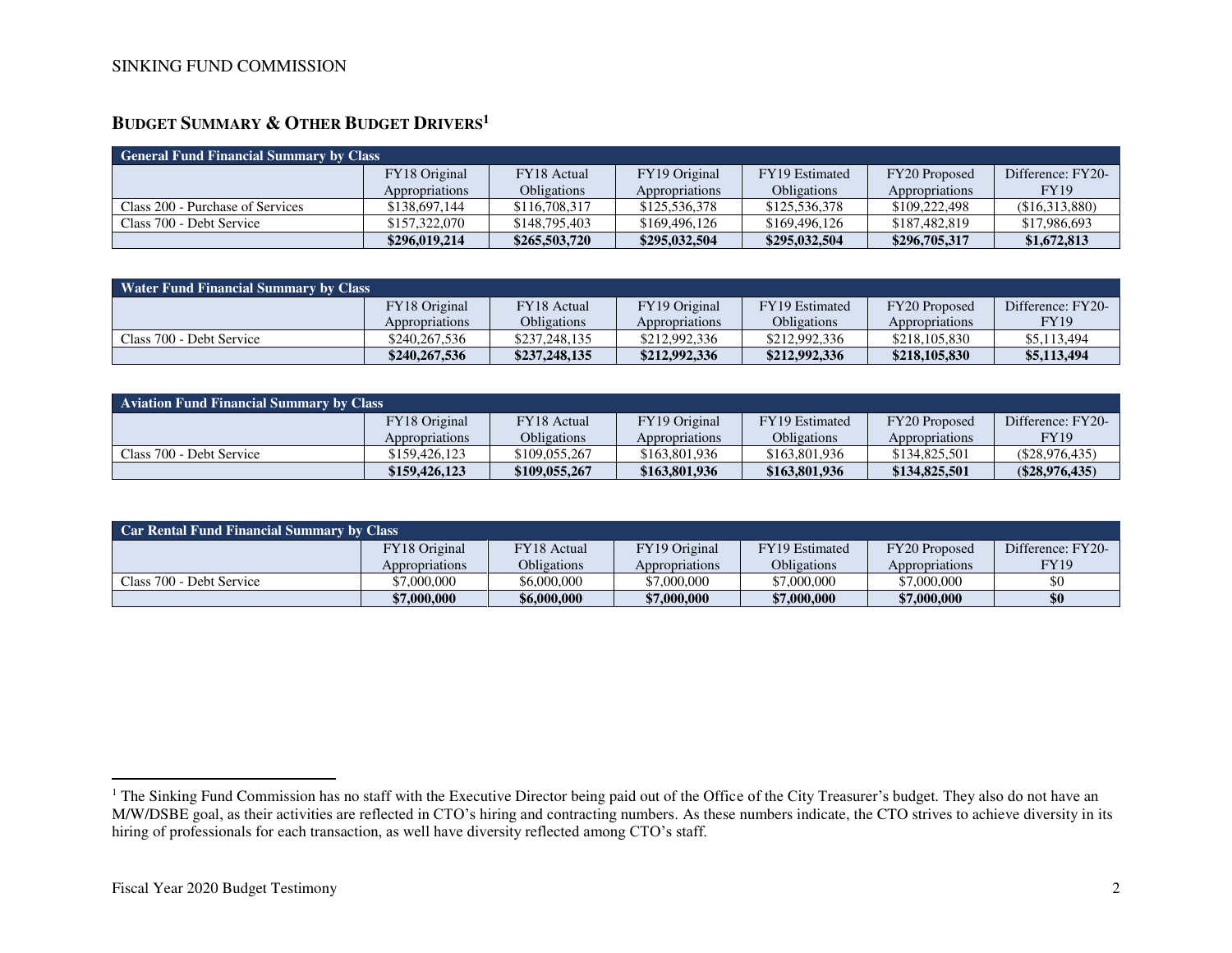#### SINKING FUND COMMISSION

### **PROPOSED BUDGET OVERVIEW**

#### **Proposed Funding Request**:

The highlights of the Fiscal Year 2020 Sinking Fund debt service budget are as follows:

- The total budget (All Funds) is \$656.65 million, which is a decrease of \$22.19 million or  $3.27\%$ from the estimated obligations for Fiscal Year 2019.
- The Fiscal Year 2020 budget for each of the funds and the change from FY19 estimated obligations are as follows:

|                | <b>Budget</b><br>(in millions) | Increase/(Decrease)<br>(in millions) | Percent<br>Increase/(Decrease) |
|----------------|--------------------------------|--------------------------------------|--------------------------------|
| General        | \$296.71                       | \$1.67                               | $0.57\%$                       |
| Water          | \$218.11                       | \$5.11                               | 2.40%                          |
| Aviation       | \$134.83                       | $(\$28.78)$                          | (17.69%)                       |
| Car Rental Tax | \$7.00                         | \$0.00                               | 0.00%                          |
| <b>Total</b>   | \$656.65                       | $(\$22.19)$                          | $(3.27\%)$                     |

The highlights for each fund are discussed below.

### **GENERAL FUND**

The General Fund portion of this request totals \$296.71 million, comprised of two classes: Class 200 for city service agreement obligations and lease payments, and Class 700 for debt service.

The Class 200 request of \$109.22 million reflects a \$16.31 million decrease from the FY19 current estimate.

The Class 700 request of \$187.48 million is mainly for debt service on the City's general obligations. This is \$17.99 million more than the FY19 current estimate.

### **WATER FUND**

The Commission's request for the Water Fund for FY20 totals \$218.11 million, all in Class 700, for payment of debt service on Water and Sewer bonds. This represents a \$5.11 million increase over FY19 estimated obligations.

### **AVIATION FUND**

The Commission's request for the Aviation Fund for FY19 is \$134.83 million, all Class 700. This amount is a decrease of \$28.98 million from FY19 estimated obligations.

### **CAR RENTAL TAX FUND**

The Commission's request of \$7 million in the Car Rental Tax fund is to provide for lease revenue bond payments on the sports stadiums from vehicle rental tax revenues. This is unchanged from FY19.